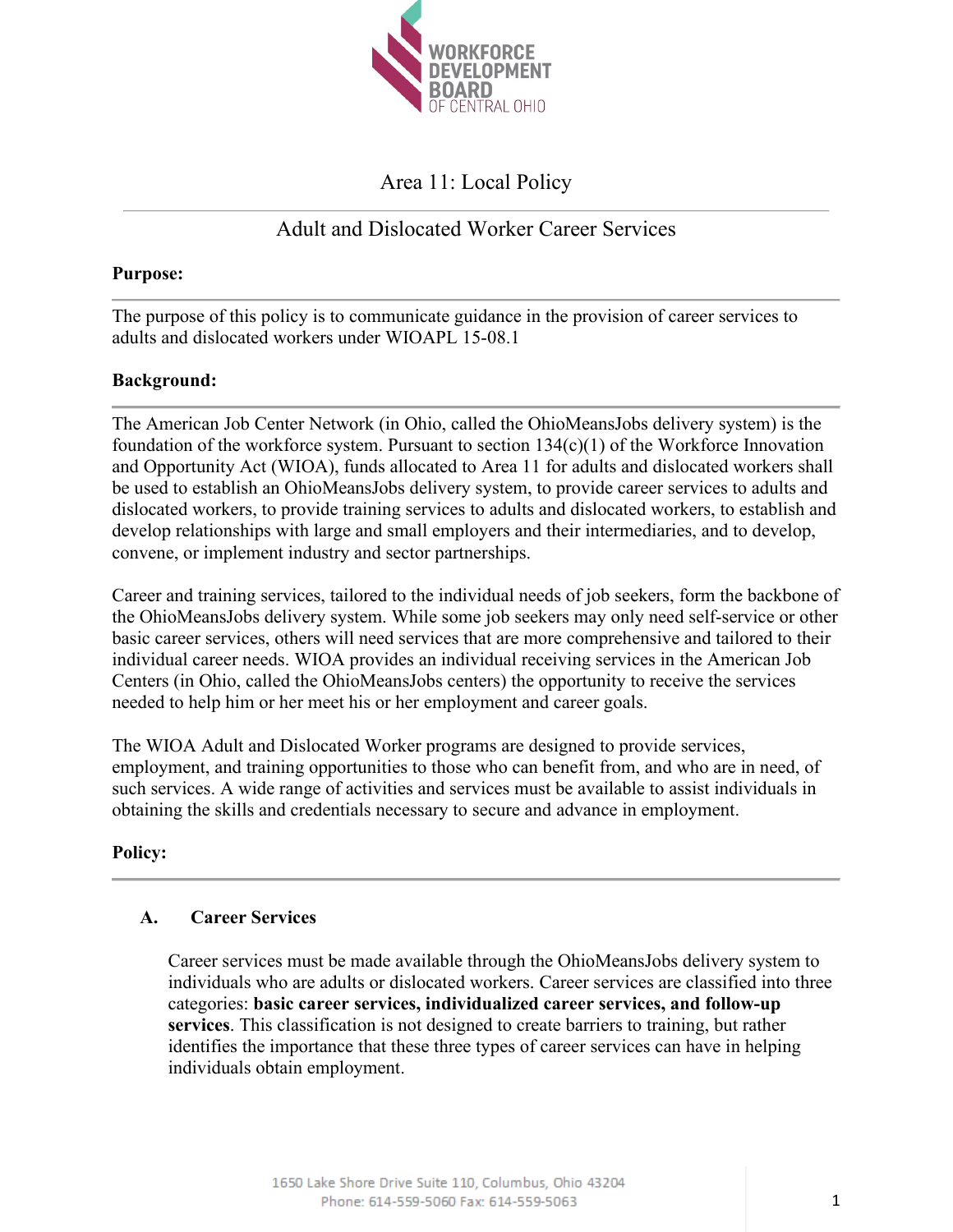Basic career services are universally accessible and must be made available to all individuals seeking employment and training services. Individualized career services are to be provided by Area 11 OhioMeansJobs center as appropriate to help individuals obtain or retain employment. Follow-up services provide the continuing link between the participant and workforce system. There is no order in which services are provided; service delivery is based on the individual needs of the participant. Therefore, an individual does not need to attempt a career service to demonstrate a failure to secure employment prior to receiving training services.

#### 1. Coordination with Wagner-Peyser Employment Service Program

WIOA provides a significant opportunity for coordination across all the core programs including planning, reporting, and service delivery. In particular, labor exchange services, the primary services provided by Wagner-Peyser Employment Services staff, fall under the basic career services described below, including specific obligations in serving unemployment insurance claimants. Additionally, all of the basic career services must be made available by Employment Services staff in coordination with other OhioMeansJobs center partners. Employment Services staff may also make available the individualized career services described below. Workforce Innovation and Opportunity Act Policy Letter (WIOAPL) No. 16-09, Establishment of the Workforce Delivery System, provides guidance on the role of the Unemployment Insurance Program in the OhioMeansJobs centers.

#### 2. Provider of Career Services

Per section 107(d)(10)(D) of WIOA, Area 11 Workforce Development Board of Central Ohio(WDBCO )has the responsibility to identify eligible providers of career services for the WIOA Title I Adult and Dislocated Worker programs. WDBCO **must** assign the OhioMeansJobs center operator the responsibility for delivery of career services (through contracts with the operator), may execute agreements with service providers, or may competitively procure service providers. WIOAPL No. 16-08, Procurement of the OhioMeansJobs Center Operator and Provider of Career Services, provides further guidance.

# 3. Basic Career Services

Basic career services are available to job seekers coming to the OhioMeansJobs center seeking assistance. Generally, these services involve less staff time and involvement. These services may be provided by both the WIOA Adult and Dislocated Worker programs and the Wagner-Peyser Employment Service program.

# **Basic Career Services Not Triggering Participation in WIOA**

Some basic career services are informational services and require limited to no assistance from OhioMeansJobs center staff. Job seekers engaged in self-service and informational activities do not require registration and receipt of the service does not trigger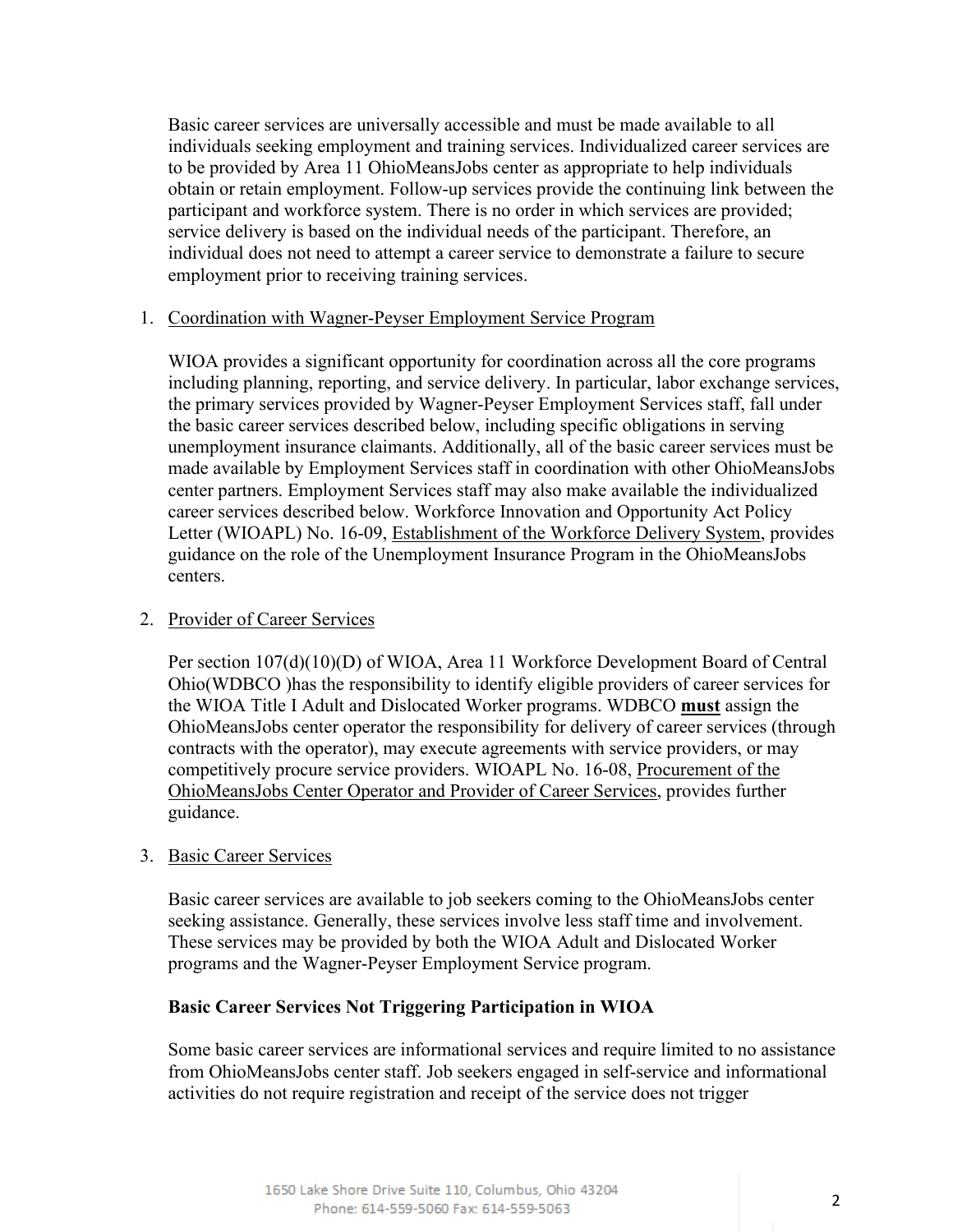participation into the WIOA adult or dislocated worker programs or the Wagner-Peyser Employment Service program. These basic career services include the following:

- a. Determination of whether the individual is eligible to receive WIOA adult, dislocated worker, or youth services, including co-enrollment among these programs;
- b. Outreach, intake (including identification through the state's Worker Profiling and Reemployment Services system of Unemployment Insurance (UI) claimants likely to exhaust benefits), and orientation to the information and other services available through the workforce development delivery system;
- c. Self-directed or self-service job search assistance;
- d. Workforce and labor market information, which may be found on OhioMeansJobs.com. This service includes the provision of statistical information relating to local, regional, and national labor market areas, including:
	- i. Job vacancy listings in such labor market areas;
	- ii. Information on job skills necessary to obtain the vacant jobs; and
	- iii. Information relating to state and local in-demand occupations and the earnings, skill requirements, and opportunities for advancement in such occupations;
- e. Provision of information on in-demand industry sectors and occupations;
- f. Provision of information on nontraditional employment;
- g. Provision of performance information and program cost information on the eligible providers of training services by program and type of providers;
- h. Referrals to and coordination of activities with other programs and services, including programs and services within the OhioMeansJobs delivery system and, in appropriate cases, other workforce development programs;
- i. Provision of information, in usable and understandable formats and languages, regarding how Area 11 is performing on the local performance accountability measures and any additional performance information with respect to the OhioMeansJobs delivery system in Area 11;
- j. Provision of information, in usable and understandable formats and languages, relating to the availability of supportive services or assistance, and appropriate referrals to those services and assistance, including:
	- i. Child care;
	- ii. Child support;
	- iii. Transportation available in the local area;
	- iv. Medical or child health assistance available through the State's Medicaid program and Children's Health Insurance Program (CHIP);
	- v. SNAP;
	- vi. Assistance through the earned income tax credit;
	- vii. TANF;
	- viii. Other supportive services; and
- k. Group workshops (e.g., interviewing, job search, financial management, and resume writing).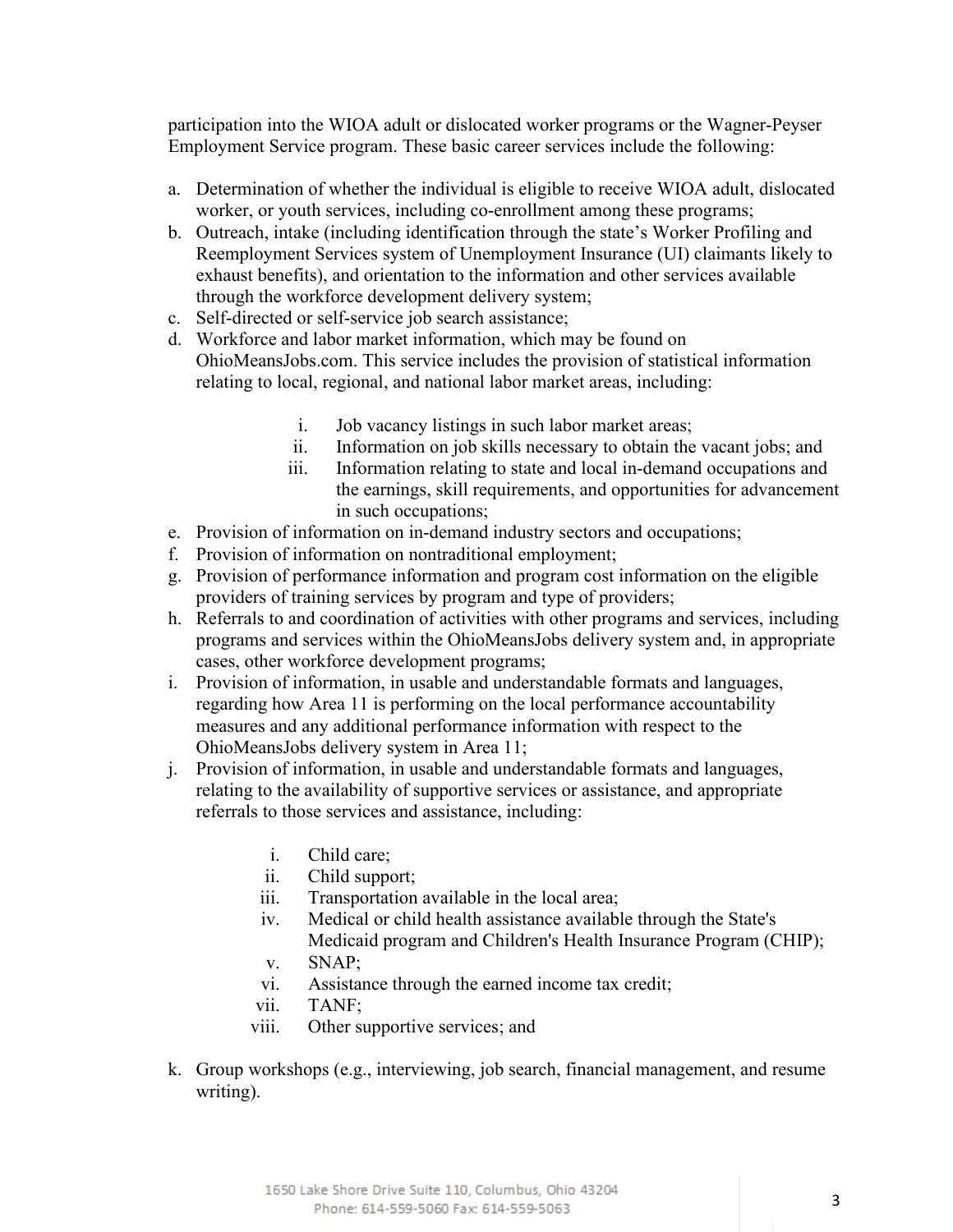## **Basic Career Services Triggering Participation in WIOA**

Other basic career services require staff assistance from OhioMeansJobs center staff and receipt of these services triggers an individual to become a participant and be included in WIOA performance if the individual was provided services as part of the WIOA Adult and Dislocated Worker program. Therefore, the eligibility must be determined for the individual pursuant to WIOAPL No. 15-02, Adult and Dislocated Worker Eligibility. If these services are provided by Employment Service staff as part of the Wagner-Peyser program, WIOA eligibility does not have to be conducted and these individuals will be included in Wagner-Peyser performance.

These basic career services include the following:

- 1. Initial assessment of skill levels, including literacy, numeracy, and English language proficiency, as well as aptitudes and abilities (including skills gaps);
- 2. Supportive service needs assessment;
- 3. Staff-assisted job search assistance;
- 4. Placement assistance (includes job matching, job referrals, and job development);
- 5. Career counseling, including staff-assisted career guidance and provision of information on in-demand industry sectors and occupations, on nontraditional employment, and from career profiles and interest inventories;
- 6. Provision of information and assistance regarding filing claims for unemployment compensation, by which the OhioMeansJobs center must provide meaningful assistance as described in WIOAPL No. 16-09 to individuals seeking assistance in filing a claim for unemployment compensation;
- 7. Assistance in establishing eligibility for programs of financial aid; and
- 8. Provision of job club activities.

#### 4. Individualized Career Services

Per section 134(c)(2)(A)(xii) of WIOA, some individualized career services are available to adults and dislocated workers if determined to be appropriate in order to obtain or retain employment. Individualized career services include short-term pre-vocational services and must be provided to participants after staff determine that such services are required to retain or obtain employment. Generally, these services involve significant staff time and customization to each individual's need. These services generally will be provided by the WIOA Adult and Dislocated Worker programs, although it may be appropriate for the Wagner-Peyser Employment Service to provide some of these services.

Receipt of WIOA individualized career services triggers participation, and the participant is included in WIOA performance if these individuals were provided services. Therefore, the eligibility must be determined for the individual pursuant to WIOAPL No. 15-02. If these services are provided by Employment Service staff as part of the Wagner-Peyser program, WIOA eligibility does not have to be conducted and these individuals will be included in Wagner-Peyser performance.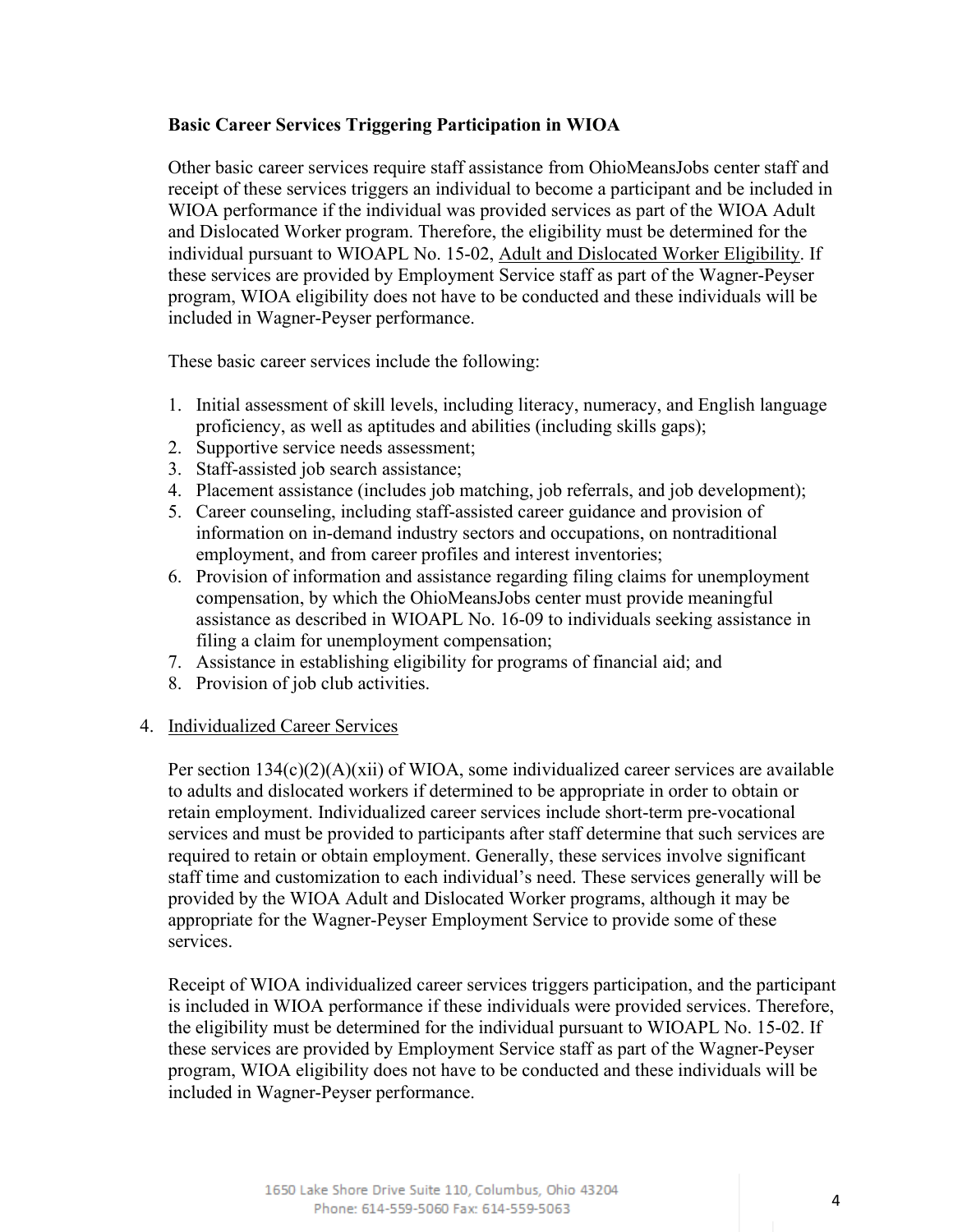Individualized career services include:

- a. Comprehensive and specialized assessments of the skill levels and service needs of adults and dislocated workers, which may include:
	- i. Diagnostic testing and use of other assessment tools; and
	- ii. In-depth interviewing and evaluation to identify employment barriers and appropriate employment goals.
- b. Development of an individual employment plan (IEP) to identify all of the following:
	- i. Employment goals;
	- ii. Appropriate achievement objectives;
	- iii. Appropriate combination of services for the participant to achieve the employment goals, including providing information on eligible training providers and career pathways to attain career objectives.

IEPs are one of the most effective ways to serve individuals with barriers to employment and to coordinate the various services, including training services they may need to overcome these barriers. Therefore, all participants who receive an individualized career service or a training service pursuant to WIOAPL No. 15-09, Training Services for Adults and Dislocated Workers, must receive an IEP. IEPs must be reviewed with the participant to ensure the IEP is effectively addressing the needs of the participant.

- c. Group counseling;
- d. Individual counseling;
- e. Career planning;
- f. Short-term prevocational services to prepare individuals for unsubsidized employment or training, which include:
	- i. Development of learning skills;
	- ii. Communication skills;
	- iii. Interviewing skills;
	- iv. Punctuality;
	- v. Personal maintenance skills;
	- vi. Professional conduct.
- g. Internships and work experiences (including transitional jobs) that are linked to careers;
- h. Workforce preparation activities;
- i. Financial literacy services;
- j. Out-of-area job search assistance and relocation assistance; and
- k. English language acquisition and integrated education and training programs.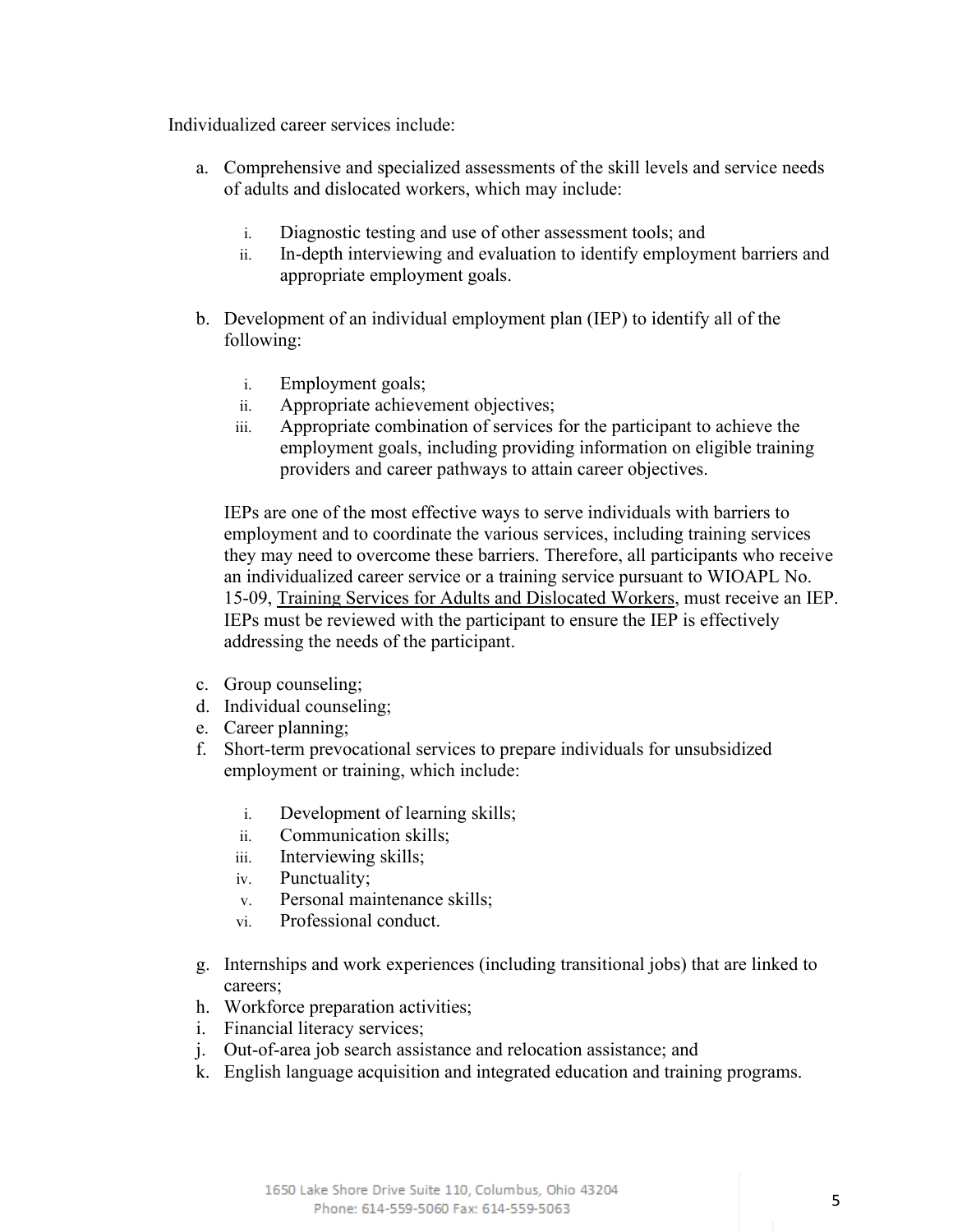## 5. Follow-Up Services

Appropriate follow-up services must be made available to a participant placed in unsubsidized employment for a minimum of 12 months following the participant's first date of employment. Follow-up services can be useful for participants in order to maintain employment. WIOA staff can provide workplace information and tips for success in the workplace environment and other counseling about the work place.

Additionally, follow-up services provide the continuing link between the participant and workforce system. These services allow the WIOA staff to assist with other services the participant may need once he or she obtains employment. Examples may include assistance with employer benefits, health insurance, and financial literacy and budgeting assistance.

Follow-up services do not extend the date of exit in performance reporting.

## **Follow up services procedure should be as such:**

- I. Prior to Exit:
	- a. Talent Development Specialist (TDS) will follow-up via email or phone with each enrolled Job Seeker on a monthly basis until it has been 90 days since the last closed service.
	- b. TDS will document follow-up attempt and any response in OWCMS.
	- c. TDS makes sure that all services are closed, and the case exits after 90 days without any meaningful Job Seeker engagement or receipt of services.
- II. TDS determines if Post-Exit Follow-up is required.
	- a. If the Job Seeker is not employed, the case exits, and follow-up efforts stops.
	- b. If the Job Seeker did report finding employment at the time of exit, then TDS continues follow-up services for one year.
- III. Post Exit:
	- a. TDS will continue to provide monthly follow-up services until verification of employment for that Quarter is received from Job Seeker.
	- b. TDS notes follow-up and Post-Exit Wage information in OWCMS.
	- c. Follow-up stops after four reporting quarters.

#### 6. Registration in OhioMeansJobs.com

Per section 6301.18 of the Revised Code, each participant in the WIOA adult and dislocated worker program must create an account in OhioMeansJobs.com at the time of participation in the program.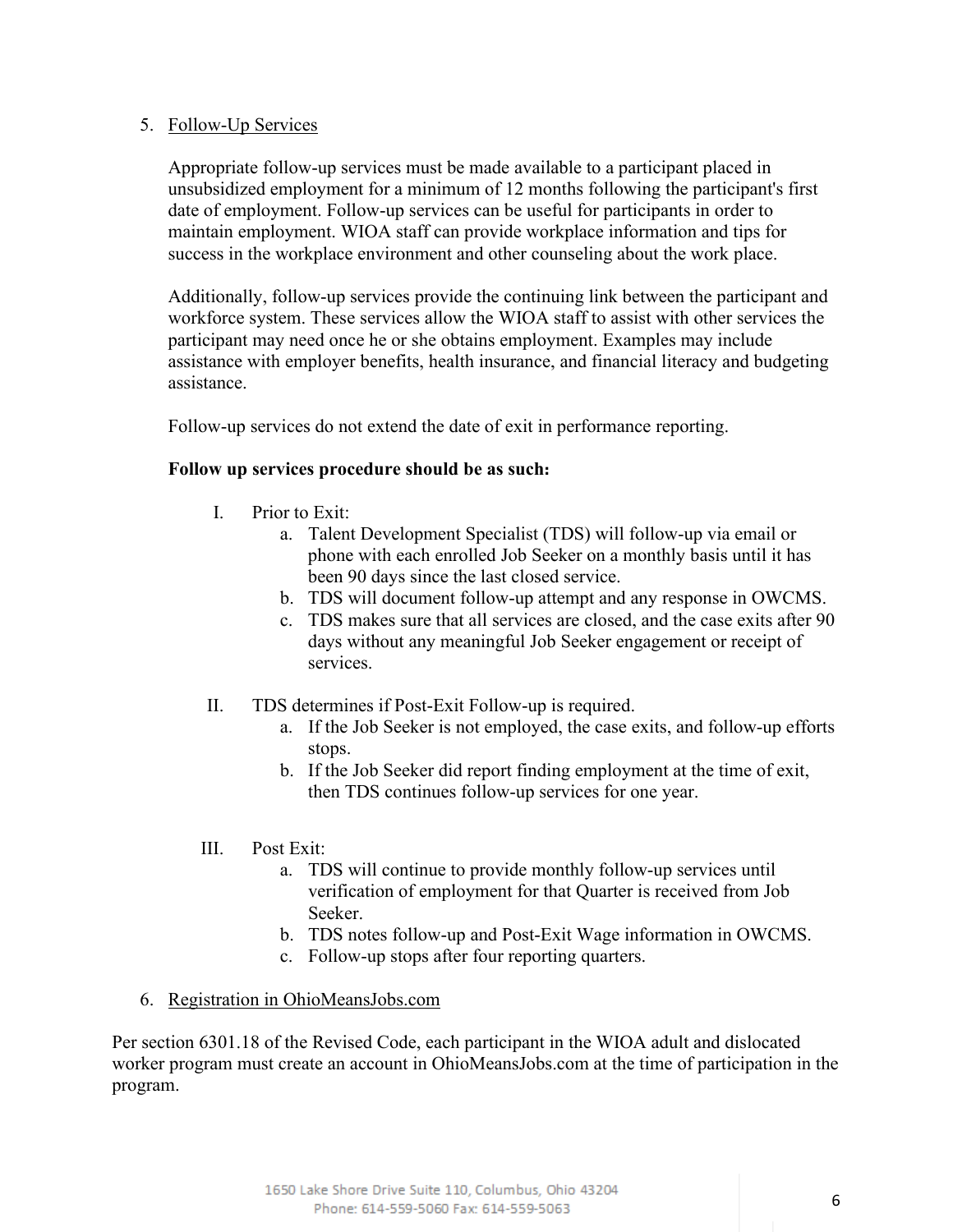This requirement does not apply in any of the following circumstances, where the individual:

- a. Is legally prohibited from using a computer.
- b. Has a physical or visual impairment that makes the individual unable to use a computer; or
- c. Has a limited ability to read, write, speak, or understand a language in which OhioMeansJobs.com is available.

#### **B. Supportive Services**

Supportive services may be made available to any adult or dislocated worker participating in title I career services or training activities that is unable to obtain supportive services through other programs providing such services. Additionally, the supportive services must be necessary to enable the individual to participate in career services or training activities.

#### **\*Please See Area 11 Supportive Service Policy**

#### **C. Use of Previous Assessments**

When determining the services needed for an individual to obtain or retain employment, the OhioMeansJobs center or OhioMeansJobs center partner shall not be required to complete a new interview, evaluation, or assessment of a participant if the OhioMeansJobs center or OhioMeansJobs center partner determines it is appropriate to use a recent (meaning within the preceding 6 months) interview, evaluation, or assessment of the participant, that was conducted by another education or training program. This may include evaluations or assessments completed by a secondary school, Vocational Rehabilitation, ABLE, Veteran program, or other education or training provider.

#### **D. Priority for the Adult Program**

WIOA focuses on serving individuals with barriers to employment and seeks to ensure access to quality services for these populations. Individualized career services provided with adult funds may be a pathway to self-sufficiency for low-income adults, public assistance recipients, and individuals who are basic skills deficient. Section  $134(c)(3)(E)$  of WIOA establishes a priority requirement with respect to funds allocated to Area 11 for adult employment and training activities. Under WIOA, priority must be implemented regardless of the amount of funds available to provide services in Area 11.

Therefore, priority for individualized career services funded by and provided through the adult program shall be given to recipients of public assistance, other low-income individuals, and individuals who are basic skills deficient for receipt of those career services determined appropriate to obtain or retain employment. Individuals who are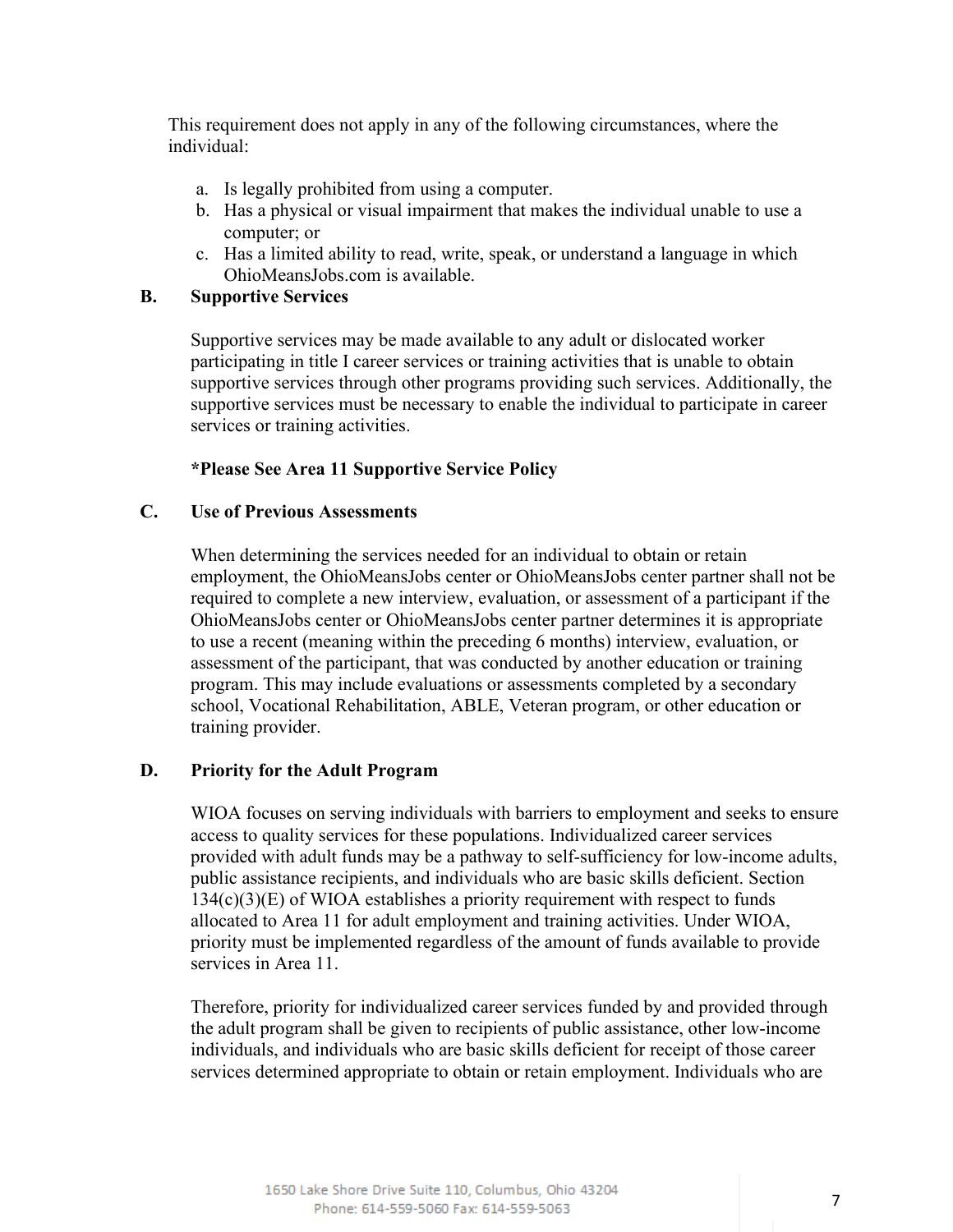English language learners meet the criteria for basic skills deficient and must be included in the priority population.

Individuals who are underemployed as defined in this policy and meet the definition of a low-income individual may receive individualized career services under the Adult program on a priority basis. This priority does not necessarily mean that these services may only be provided to recipients of public assistance, other low-income individuals, and individuals who are basic skills deficient. Individuals who are not members of the priority group may still receive individualized career services as determined appropriate.

The emphasis in WIOA is to prioritize services to those individuals who have the most barriers to employment and to provide those individuals with the opportunity to benefit from employment and training services. As such, the State will monitor this priority by reviewing the characteristics of adults and dislocated worker participants.

## **E. Priority for Veterans and Eligible Spouses**

Additionally, the Jobs for Veterans Act, Public Law 107-288 establishes priority of service for veterans and eligible spouses. Veterans and eligible spouses must first meet any and all of the statutory eligibility criteria in order to be considered for: a) enrollment in the program; b) receipt of priority for enrollment in the program; and c) priority of receipt of services. Priority means that veterans and eligible spouses take precedence, with all other qualifying eligibility requirements being equal, over nonveteran and eligible spouses in obtaining services and program enrollment.

Priority must be given in the following order:

- 1. To veterans and eligible spouses who are also included in the groups given statutory priority for WIOA Adult formula funding. This means that veterans and eligible spouses who are also recipients of public assistance, other lowincome individuals, and individuals who are basic skills deficient would receive first priority for services with WIOA Adult formula funds for individualized career services.
- 2. To individuals who are not veterans or eligible spouses who are included in the groups given priority for WIOA Adult formula funds.
- 3. To veteran and eligible spouses who are not included in WIOA's priority groups.
- 4. Priority populations established by the State or Workforce Development Board of Central Ohio(WDBCO).
- 5. To individuals who are outside the groups given priority under WIOA.

#### **Definitions:**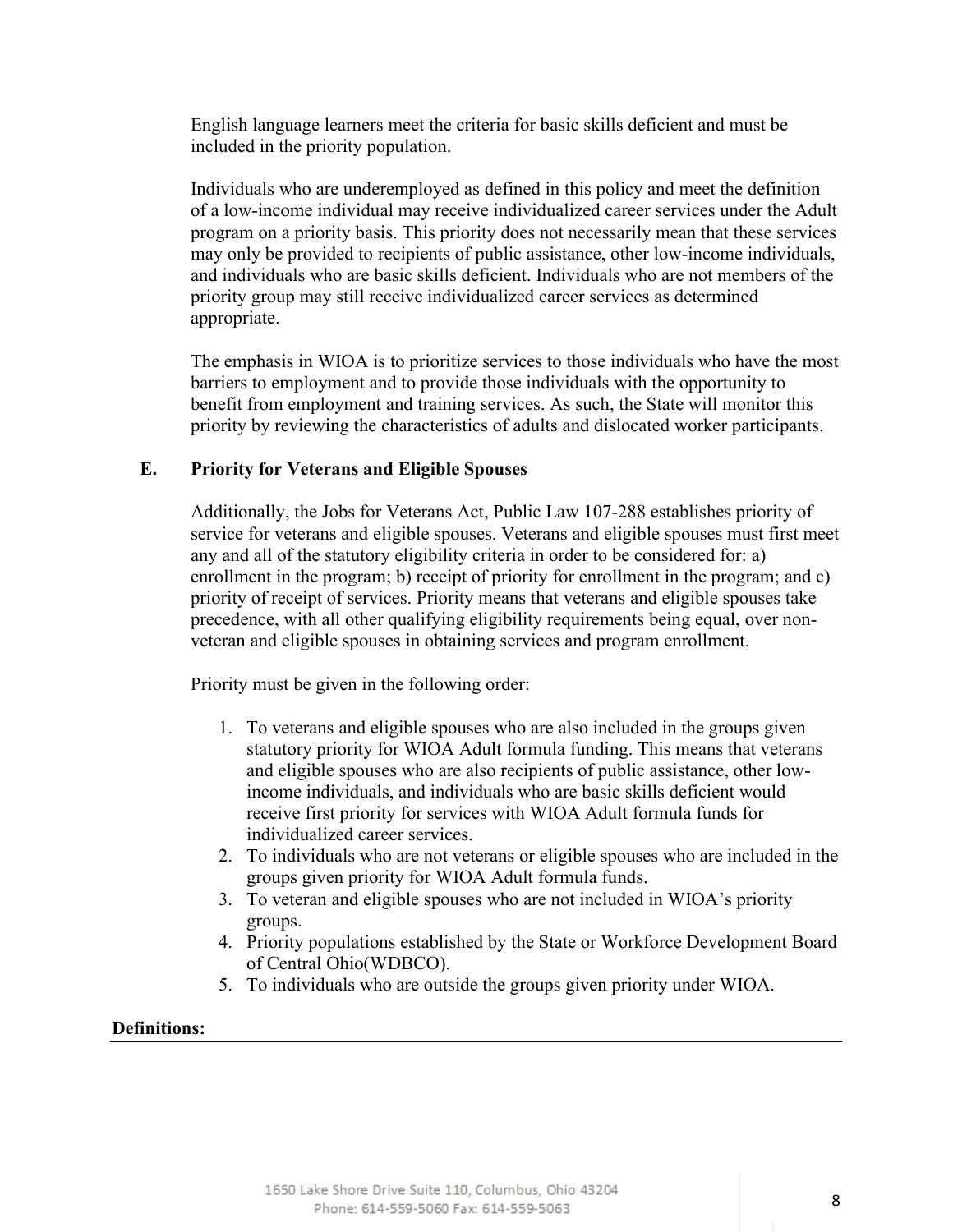Affiliate OhioMeansJobs center: An access point in addition to the comprehensive OhioMeansJobs center in each local area, which makes available to job seeker and employer customers one or more of the OhioMeansJobs center partners' programs, services, and activities.

Appropriateness: The possession of qualities that are right, needed, or suitable for career services.

Basic skills deficient: An individual who is unable to compute or solve problems, or read, write, or speak English, at a level necessary to function on the job, in the individual's family, or in society.

Career counseling: Facilitated exploration of occupational and industry information that will lead to a first, new, or better job for the job seeker.

Career pathway: a combination of rigorous and high-quality education, training, and other services that:

- 1. Aligns with the skill needs of industries in the economy of the State or regional economy involved;
- 2. Prepares an individual to be successful in any of a full range of secondary or postsecondary education options, including registered apprenticeships;
- 3. Includes counseling to support an individual in achieving the individual's education and career goals;
- 4. Includes, as appropriate, education offered concurrently with and in the same context as workforce preparation activities and training for a specific occupation or occupational cluster;
- 5. Organizes education, training, and other services to meet the particular needs of an individual in a manner that accelerates the educational and career advancement of the individual to the extent practicable.
- 6. Enables an individual to attain a secondary school diploma or its recognized equivalent, and at least 1 recognized postsecondary credential; and
- 7. Helps an individual enter or advance within a specific occupation or occupational cluster.

Career planning: Per 3(8) of WIOA, the provision of a client-centered approach in the delivery of services designed to:

- 1. Prepare and coordinate comprehensive employment plans, such as service strategies, for participants to ensure access to necessary workforce investment activities and supportive services, using, where feasible, computer-based technologies; and
- 2. Provide job, education, and career counseling, as appropriate during program participation and after job placement.

Comprehensive OhioMeansJobs center: A physical location where job seeker and employer customers can access the programs, services, and activities of all required partners. A comprehensive OhioMeansJobs center must provide career services, training services, access to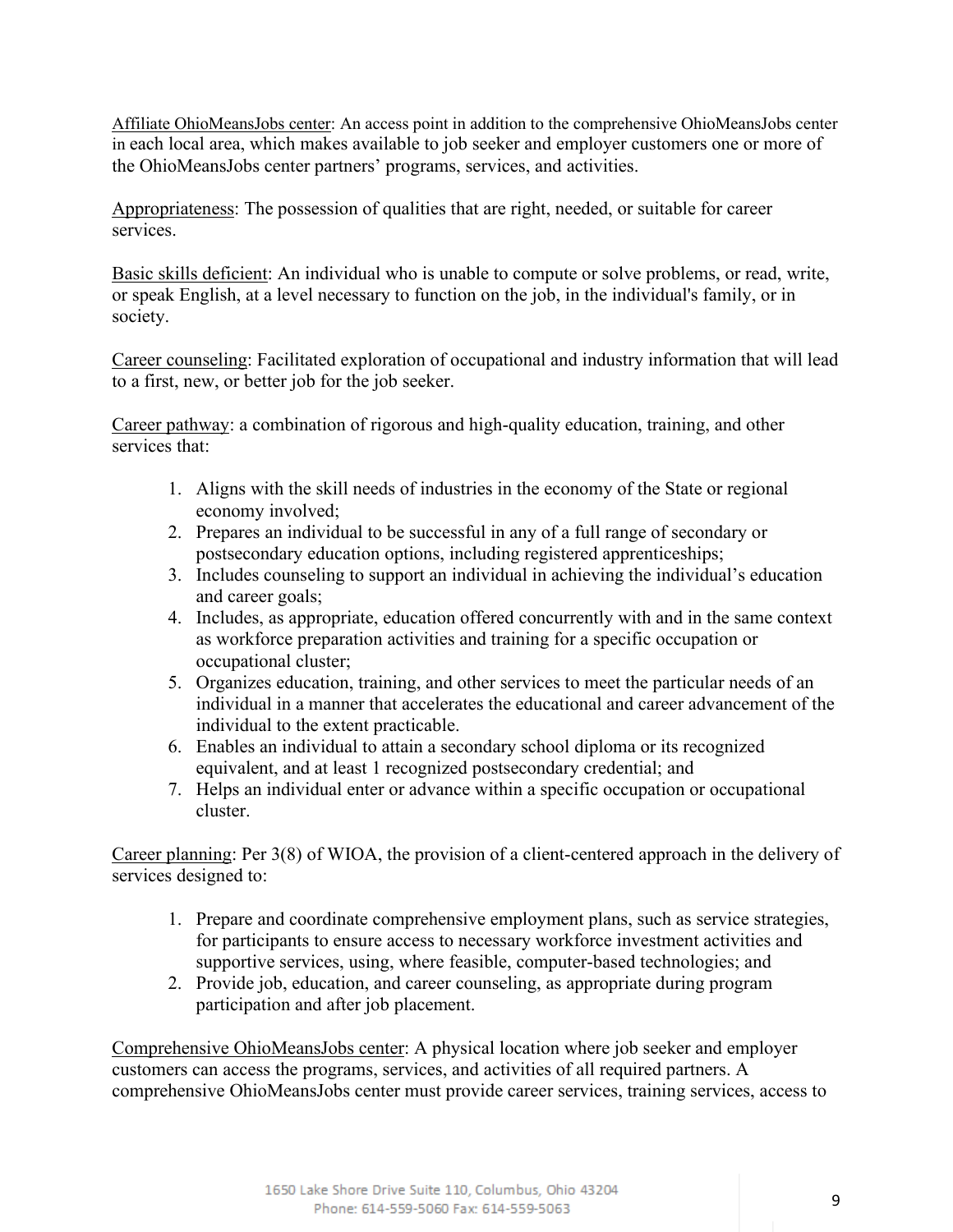any employment and training activities carried out by WIOA or any of the OhioMeansJobs center partners, and workforce and labor market information.

Eligible spouse: Per United States Department of Labor, Training and Employment Guidance Letter (TEGL) No.10-09, the spouse of any of the following:

- 1. Any veteran who died of a service-connected disability;
- 2. Any member of the Armed Forces serving on active duty who, at the time of application for the priority, is listed in one or more of the following categories and has been so listed for a total of more than 90 days:
	- a. Missing in action;
	- b. Captured in the line of duty by a hostile force; or
	- c. Forcibly detained or interned in the line of duty by a foreign government or power;
- 3. Any veteran who has a total disability resulting from a service-connected disability, as evaluated by the Department of Veteran Affairs; or
- 4. Any veteran who died while a disability was in existence. A spouse whose eligibility is derived from a living veteran or service member (i.e., categories 2 and 3 above) would lose his or her eligibility if the veteran or service member were to lose the status that is the basis for the eligibility (e.g., if a veteran with a total serviceconnected disability were to receive a revised disability at a lower level). Similarly, for a spouse whose eligibility is derived from a living veteran or service member, that eligibility would be lost upon divorce from the veteran or service member.

English language acquisition program: A program of instruction that:

- 1. Is designed to help eligible individuals who are English language learners achieve competence in reading, writing, speaking, and comprehension of the English language; and
- 2. Leads to:
	- a. Attainment of a secondary school diploma or its recognized equivalent and transition to postsecondary education and training; or
	- b. Employment.

Financial literacy services: Activities provided to gain an understanding of basic financial information which is necessary to become self-sufficient, and includes the following:

- 1. Supporting the ability of participants to create household budgets, initiate savings plans, and make informed financial decisions about education, retirement, home ownership, wealth building, or other savings goals;
- 2. Supporting the ability to manage spending, credit, and debt, including credit card debt, effectively;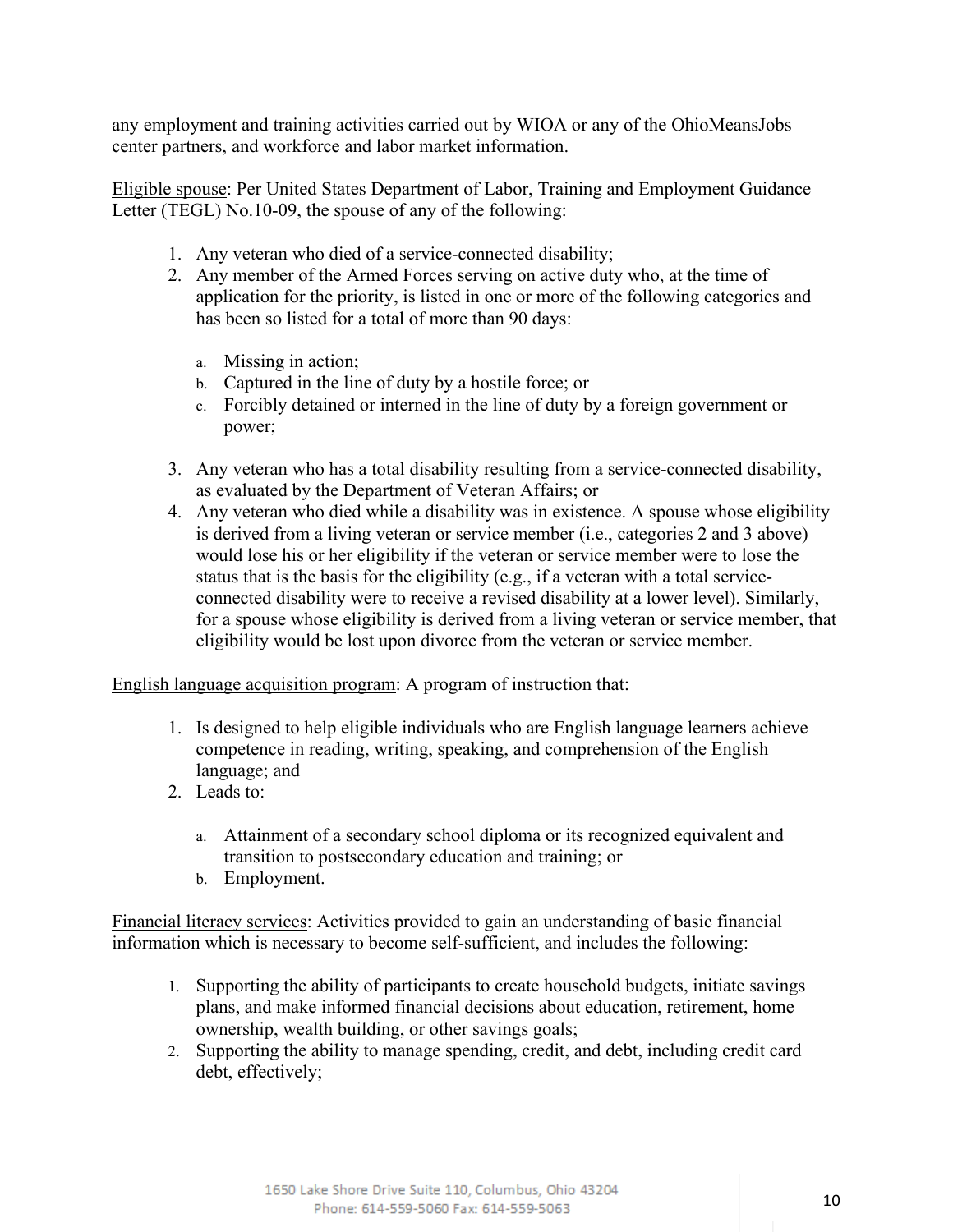- 3. Increasing awareness of the availability and significance of credit reports and credit scores in obtaining credit, including determining their accuracy (and how to correct current inaccuracies in the reports and scores) and their effect on credit terms;
- 4. Supporting the ability to understand, evaluate, and compare financial products, services, and opportunities; and
- 5. Supporting activities that address the particular financial literacy needs of non-English speakers, including providing support through the development and distribution of multilingual financial literacy and education materials.

Follow-up services: Activities to monitor adults or dislocated workers' success during their transition to employment and further education and to provide assistance as needed for a successful transition.

Group counseling: Activity which involves two or more participants addressing certain issues, problems, or situations that may be shared by group members.

In-demand occupation: An occupation that currently has or is projected to have a number of positions (including positions that lead to economic self-sufficiency and opportunities for advancement) in an industry sector so as to have a significant impact on the State, regional, or local economy as listed on the State In-Demand Occupations list or as defined by the local area per the Workforce Innovation and Opportunity Act Policy Letter (WIOAPL) No. 15-11, Use of Individual Training Accounts (ITA).

In-demand industry sector: An industry sector that has a substantial current or potential impact (including through jobs that lead to economic self-sufficiency and opportunities for advancement) on the State, regional, and local economy, as appropriate, and that contributes to the growth or stability of other supporting businesses, or the growth of other industry sectors as listed on the State In-Demand Occupations list or as defined by the local area per the WIOAPL No. 15-11.

Individual counseling: One-on-one session that may go into greater detail for a participant regarding certain issues, problems, or situations.

Individual with a barrier to employment: Per section 3(24) of WIOA, an individual who is a:

- 1. Displaced homemaker;
- 2. Low-income individual;
- 3. Indian, Alaskan native, and Native Hawaiian;
- 4. Individual with disabilities;
- 5. Older individual (age 55 and older);
- 6. Ex-offender;
- 7. Homeless individual or homeless child and youth;
- 8. Youth who is in or has aged out of the foster care system;
- 9. English language learner, has low levels of literacy, and is facing substantial cultural barriers;
- 10. Eligible migrant and seasonal farmworker;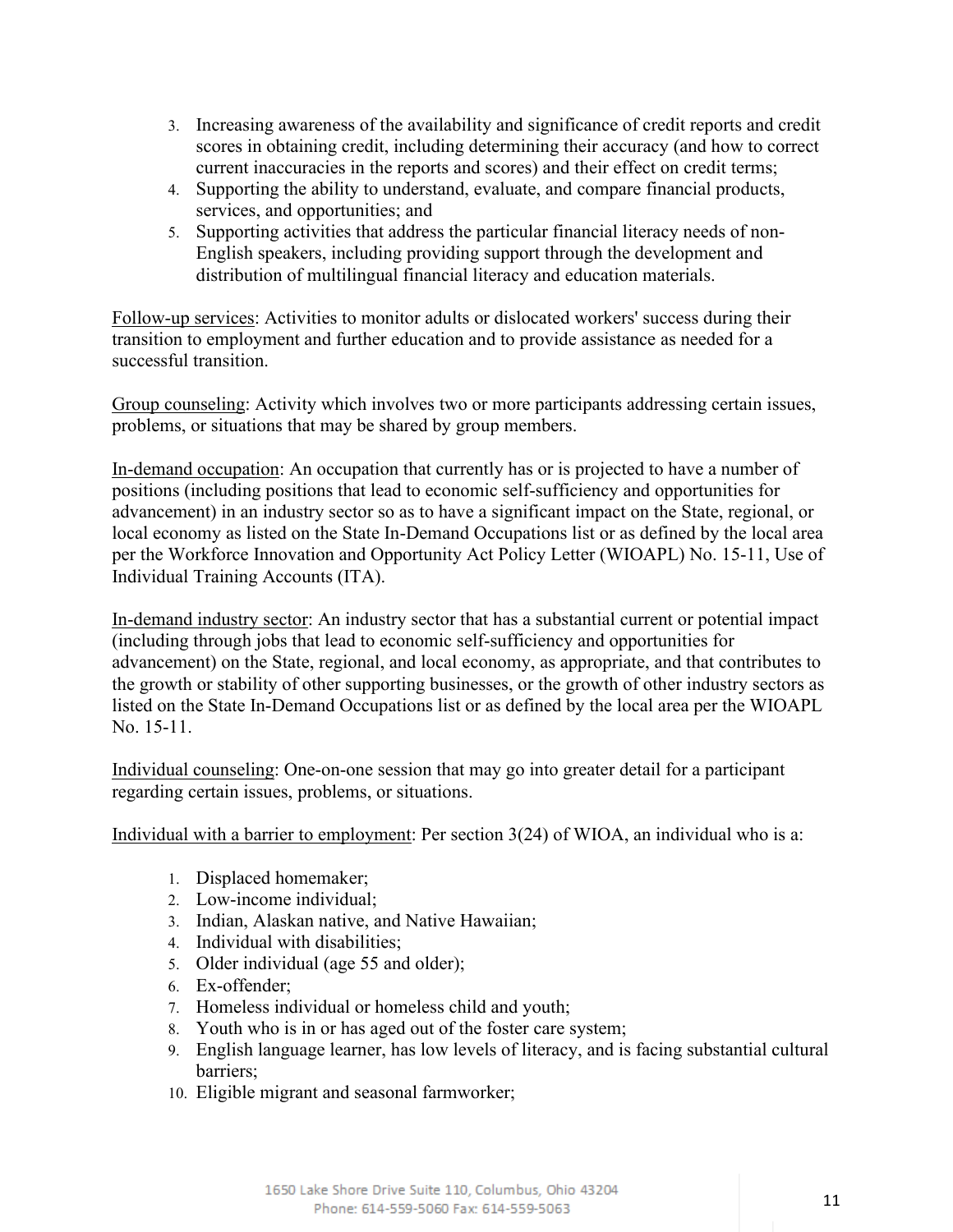- 11. Individual within two years of exhausting lifetime temporary assistance to needy families (TANF) eligibility;
- 12. Single parent (including single pregnant woman);
- 13. Long-term unemployed individual (unemployed for 27 or more consecutive weeks); and
- 14. Other groups of individuals as the State determines to have barriers to employment.

Individual employment plan (IEP): An individualized career service in which a plan is jointly developed and reviewed by the participant and staff that includes an ongoing strategy to identify employment goals, achievement objectives, and an appropriate combination of services for the participant to obtain these goals and objectives.

Integrated education and training: A service approach that provides adult education and literacy activities concurrently and contextually with workforce preparation activities and workforce training for a specific occupation or occupational cluster for the purpose of educational and career advancement.

Internship: A system of gaining on-the-job experience by placement in a work environment for a period of time with the goal to build technical and job awareness skills. Internships may be paid or unpaid.

Job club: A structured job search program designed to prepare individuals for a successful job search by obtaining basic job-seeking skills and individualized assistance. The program includes, at a minimum, instruction on resume writing, application preparation, interviewing skills, job lead development, development of a job search plan, and mock interviews.

Long term unemployed individual: A person who has been unemployed for 27 or more consecutive weeks.

Lower living standard income level (LLSIL): As defined in section 3 (36)(B) of WIOA, the income level (adjusted for regional, metropolitan, urban, and rural differences and family size) determined annually by the Department of Labor based on the most recent lower living family budget issued by the Secretary.

Low-income individual: As defined in section 3(36)(A) of WIOA, an individual who:

- 1. Receives, or in the past 6 months has received, or is a member of a family that is receiving or in the past 6 months has received, assistance through the Supplemental Nutrition Assistance Program (SNAP), TANF, or the Supplemental Security income (SSI) program, or local income-based public assistance;
- 2. Is in a family with total family income that does not exceed the higher of:
- 3. The poverty line; or
- 4. 70% of the lower living standard income level.
- 5. Is a homeless individual;
- 6. Receives or is eligible to receive a free or reduced price lunch;
- 7. Is a foster child on behalf of whom State or local government payments are made; or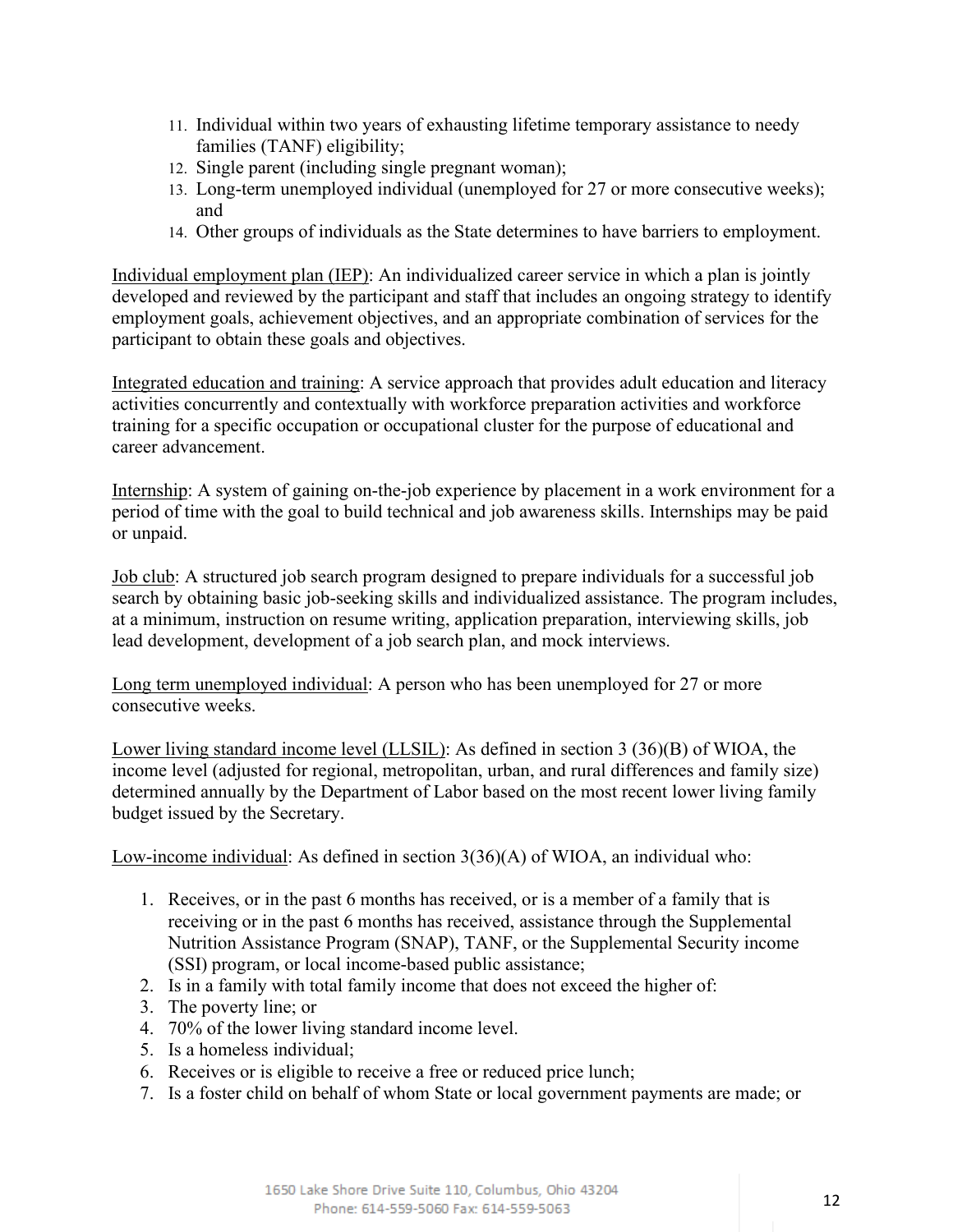8. Is an individual with a disability whose own income meets the income requirement of clause (2), but who is a member of a family whose income does not meet this requirement.

Meaningful assistance: Providing assistance on-site using staff who are well-trained in unemployment compensation claims filing and the rights and responsibilities of claimants or providing assistance by phone or other technology, as long as the assistance is provided by trained and available staff and within a reasonable time. WIOAPL No. 16-09 provides further guidance to the role of the Unemployment Insurance Program in the OhioMeansJobs centers and provision of meaningful assistance.

Participant: A reportable individual who received services other than self-service, after satisfying all applicable programmatic requirements for the provision of services, such as having an eligibility determination completed by local WIOA staff.

Participation: The point at which the individual has been determined eligible for program services and has received or is receiving a career or training service, other than basic career services and is the point at which an individual is to be included in calculations for performance measures.

Public assistance: As defined in section (3)(50) of WIOA, federal, state, or local government cash payments for which eligibility is determined by a needs or income test. This includes TANF, SNAP, or SSI.

Registration: The process of collecting information to support a determination of eligibility for the WIOA adult and dislocated worker programs. This information may be collected through methods that include electronic data transfer, personal interview, or an individual's application.

Reportable individual: An individual who has taken action that demonstrates an intent to use the program services and who meets specific reporting criteria of the program, including:

- 1. Individuals who have provided identifying information;
- 2. Individuals who only use the self-service system; or
- 3. Individuals who only receive information-only services or activities.

Self-service: When individuals independently (with little to no staff assistance) access any workforce development system program's information and activities in either a physical location, such as an OhioMeansJobs center resource room or partner agency, or remotely via the use of electronic technologies (e.g., OhioMeansJobs.com). Self-service does not uniformly apply to all virtually accessed services (e.g., virtually accessed services that provide a level of support beyond independent job or information seeking on the part of an individual would not qualify as self-service).

Supportive services: Services that are necessary to enable an individual to participate in activities authorized under WIOA.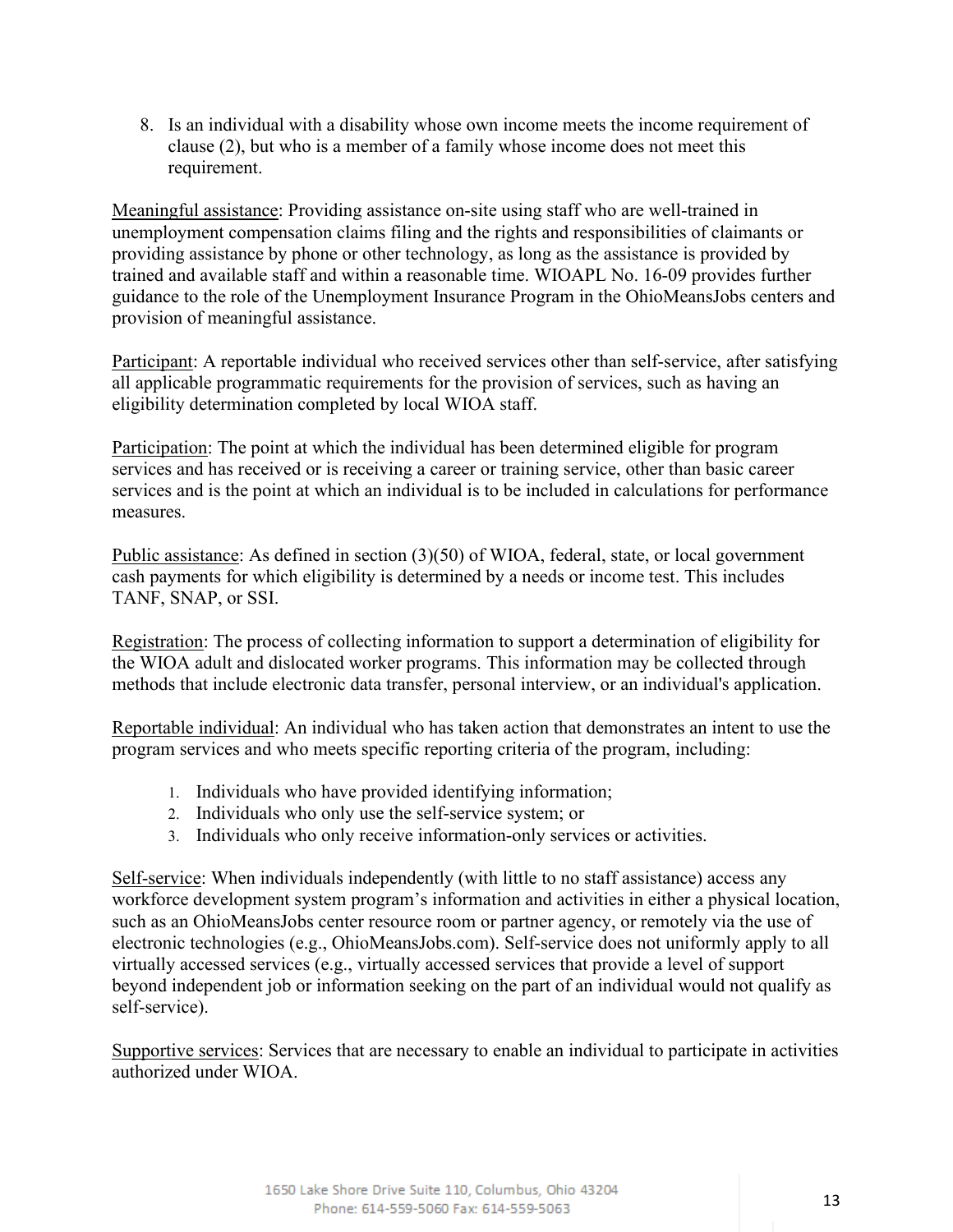Transitional job: A time-limited work experience that is wage-paid and subsidized, and is in the public, private or non-profit sectors for those individuals with barriers to employment who are chronically unemployed or have inconsistent work history, as determined by the local board. These jobs are designed to enable an individual to establish a work history, demonstrate work success in an employee-employer relationship, and develop the skills that lead to unsubsidized employment.

Underemployed individual: An individual who is one of the following:

- Employed less than full-time who is seeking full-time employment;
- Employed in a position that is inadequate with respect to their skills and training;
- Employed and meets the definition of a low-income individual; or
- Employed, but whose current wages are not sufficient compared to wages from previous employment per local policy.

Veteran: An individual who served in the active military, naval, or air service, and who was discharged or released from such service under conditions other than dishonorable, which may include National Guard or Reserve personnel.

Work experience: A planned, structured learning activity that takes place in a workplace setting for a limited period of time (refer to WIOAPL No. 15-12, Work Experience for Adults and Dislocated Workers).

Workforce preparation activities: Activities, programs, or services designed to help an individual acquire a combination of basic academic skills, critical thinking skills, digital literacy skills, and self-management skills, including competencies in:

- Utilizing resources;
- Using information;
- Working with others;
- Understanding systems;
- Skills necessary for successful transition into and completion of postsecondary education or training, or employment; and
- Other employability skills that increase an individual's preparation for the workforce.

# **References:**

Workforce Innovation and Opportunity Act, § 134, Public Law 113-128.

20 C.F.R. §§ 677.150, 678.305 – 310, 678.430, 680.100 – 190, and 680.600.

USDOL, Training and Employment Guidance Letter WIOA No. 19-16, Operating Guidance for the Workforce Innovation and Opportunity Act, Guidance on Services provided through the Adult and Dislocated Worker Programs Under the Workforce Innovation and Opportunity Act (WIOA) and the Wagner-Peyser Act Employment Service (ES), as amended by Title III of WIOA, and for Implementation of the WIOA Final Rules, (March 1, 2017)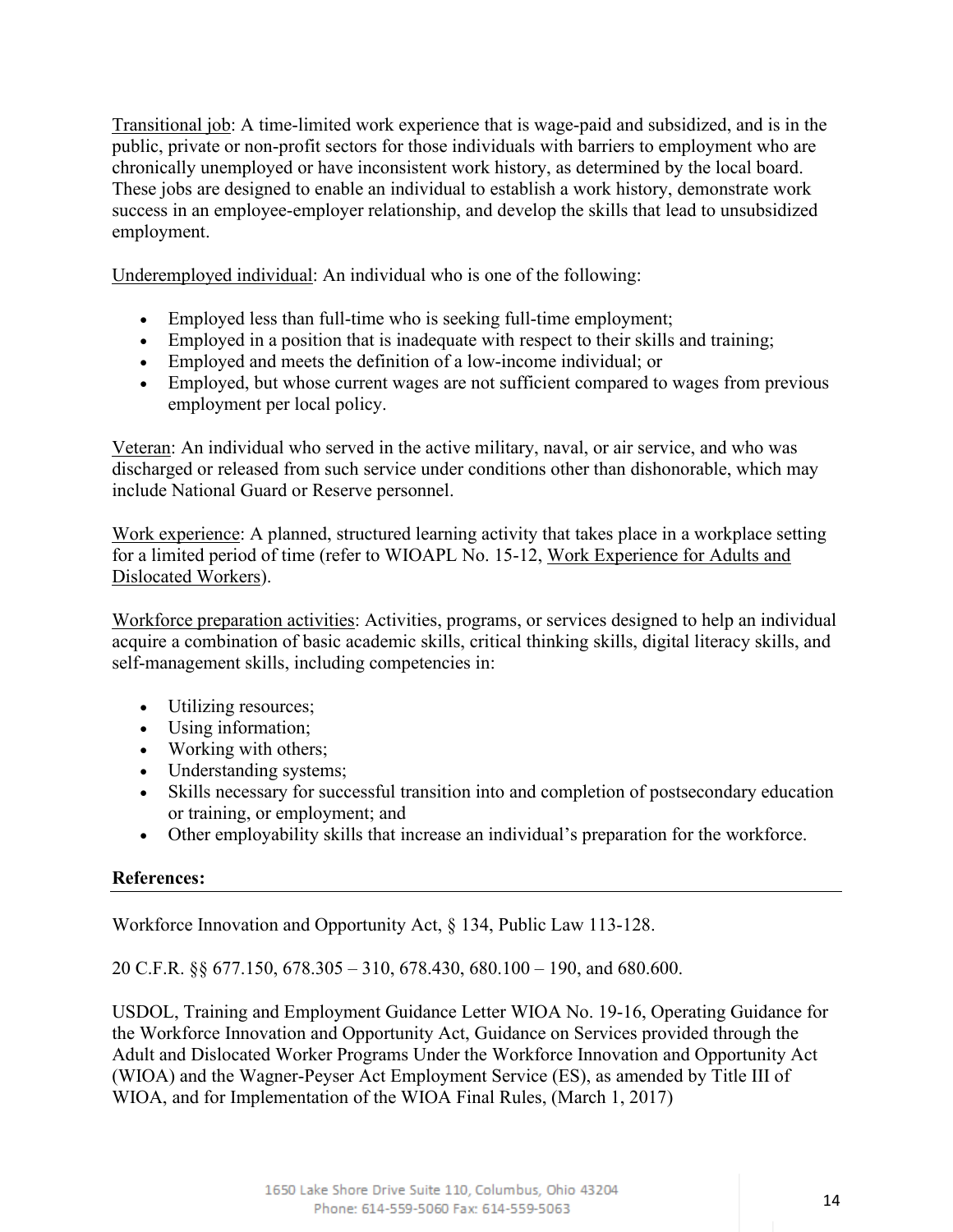USDOL, Training and Employment Guidance Letter One-Stop Operating Guidance for the Workforce Innovation and Opportunity Act No. 16-16, One-Stop Operations Guidance for the American Job Center Network, (January 18, 2017).

USDOL, Training and Employment Guidance Letter WIOA No. 10-16, Operating Guidance for the Workforce Innovation and Opportunity Act, Performance Accountability Guidance for Workforce Innovation and Opportunity Act (WIOA) Title I, Title II, Title III, and Title IV Core Programs (December 19, 2016).

USDOL, Training and Employment Guidance Letter WIOA No. 3-15, Operating Guidance for the Workforce Innovation and Opportunity Act, Guidance on Services Provided through the Adult and Dislocated Worker Program under the Workforce Innovation and Opportunity Act (WIOA or Opportunity Act) and Wagner-Peyser, as Amended by WIOA, and Guidance for the Transition to WIOA Services, (July 1, 2015).

USDOL, Training and Employment Guidance Letter No. 10-09, Implementing Priority of Service for Veterans and Eligible Spouses in all Qualified Job Training Programs Funded in whole or in part by the U.S. Department of Labor (DOL), (November 10, 2009).

O.R.C. 6301.18.

O.A.C. 5101:9-30-04, Mandated Use of Ohio Workforce Case Management System (OWCMS).

ODJFS, Workforce Innovation and Opportunity Act Policy Letter No. 16-09, Establishment of the Workforce Delivery System, (May 30, 2017).

ODJFS, Workforce Innovation and Opportunity Act Policy Letter No. 16-08, Procurement of the OhioMeansJobs Center Operator and Provider of Career Services, (February 24, 2017).

ODJFS, Workforce Innovation and Opportunity Act Policy Letter No. 15-12, Work Experience for Adults and Dislocated Workers, (July 15, 2015).

ODJFS, Workforce Innovation and Opportunity Act Policy Letter No. 15-11, Use of Individual Training Accounts (ITAs), (July 15, 2015).

ODJFS, Workforce Innovation and Opportunity Act Policy Letter No. 15-02, Adult and Dislocated Worker Eligibility, (July 15, 2015).

#### **Inquiries:**

Stephanie Robinson Director, Policy Workforce Development Board of Central Ohio 1650 Lake Shore Drive, Suite 110 Columbus, Ohio 43204 614-583-1336